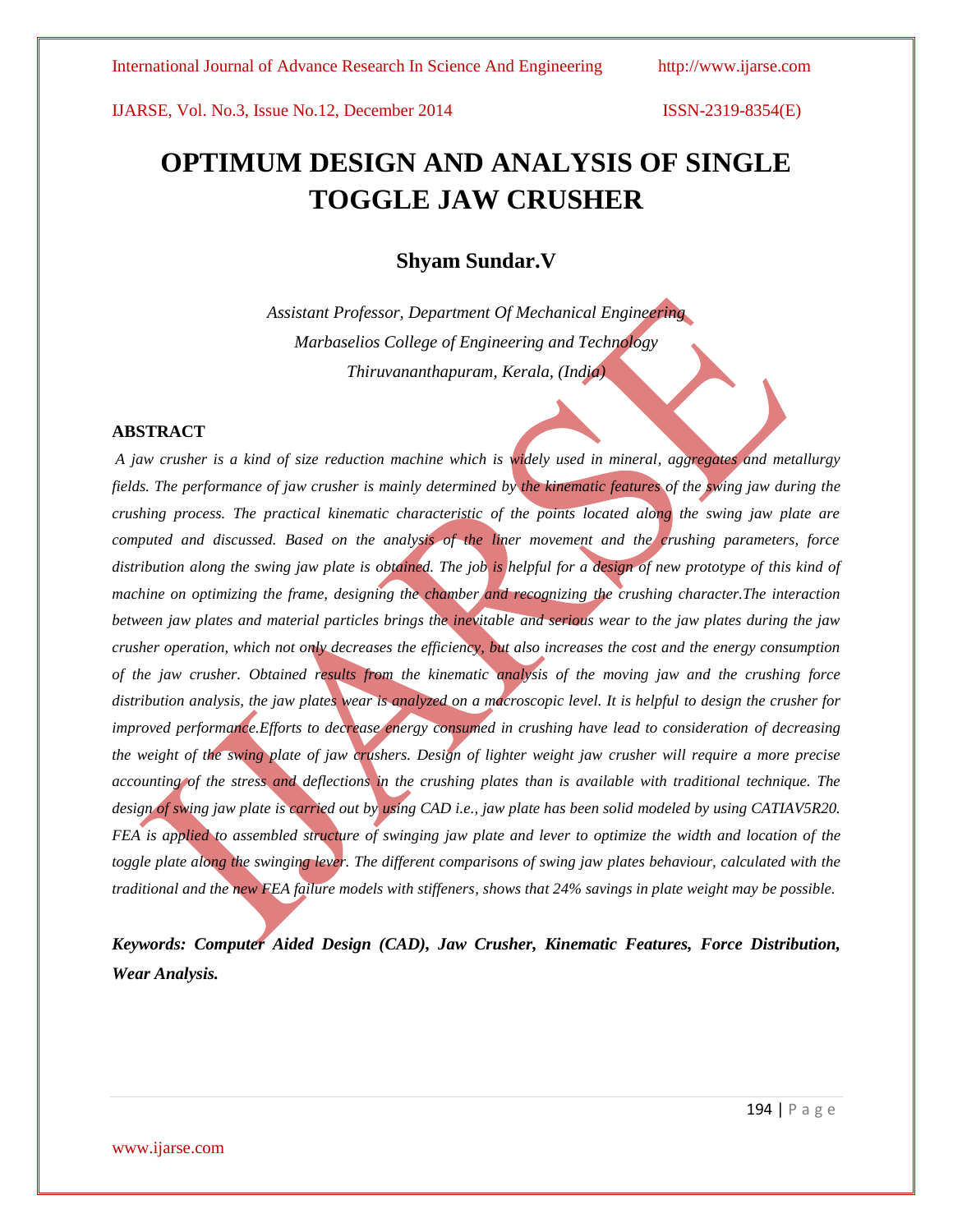## **I INTRODUCTION**

The first stage of size reduction of hard and large a lump of run-of-mine (ROM) ore is to crush and reduce their size. Large scale crushing operations are generally performed by mechanically operated equipment like jaw crushers, gyratory crusher and roll crushers. The mechanism of crushing is either by applying impact force, pressure or a combination of both. The jaw crusher is primarily a compression crusher while the others operate primarily by the application of impact. The breakage mechanism of the jaw crusher is rather simple. The crushing process is composed of serials of single particle breakage. After a particle is nipped in the chamber and failed in tension stress, the resulting fragments drop down to new position before being nipped and squeezed. When particles meet the size demand, they leave the chamber from the outlet. It is obvious that the movement of the moving jaw is a key factor to jaw crusher performance. An accumulation of the jaw plates wear will change the crushing chamber geometry. At the same time, the geometry variation of moving jaw results in the movement change, which has great effect on the nipping action and the particle fracture. Based on the analysis of the moving jaw movement, the squeezing process and the crushing force distribution, the jaw plates wear on a macroscopic level is studied aiming to effectively predict the wear distribution on the jaw plates. Many engineering structures consist of stiffened thin plate elements to improve the strength/weight ratio. The stiffened plates subjected to impact or shock loads are of considerable importance to mechanical and structural engineers.

The main objective of the present work is to describe the movement of the moving jaw in detail and analyze the breakage squeezing process. Obtained results from the analysis of the moving jaw movement, the squeezing process, the crushing force distribution and the jaw plates wear on a macroscopic level is studied aiming to effectively predict the wear distribution on the jaw plates. And propose an efficient use of modeling in the connection between the plate and the stiffener has been described.

## **II THEORETICAL ANALYSIS AND DATA COLLECTION**

Mechanism of a typical single toggle jaw crusher can be treated as a crank-rocker mechanism of a four-bar linkage having; frame as a fixed link, crank as an eccentric shaft, liner as coupler and toggle plate as follower as shown in the Fig 1

| r(mm) | l(mm) | k(mm) |
|-------|-------|-------|
|       | 1085  | 455   |

| TABLE1 PE300*900 Jaw Crusher Calculation Parameters [12] |  |  |  |  |  |  |
|----------------------------------------------------------|--|--|--|--|--|--|
|----------------------------------------------------------|--|--|--|--|--|--|

The calculation parameters of the PE PE300\*900 are shown in Table 1

 $AB = Crank$  (r),  $BC = Length$  of the liner (l),  $CO = toggle$  plate length (k),  $AO = frame$  or fixed link

Toggle plate one end is connected to frame (O) and other end is connected to the movable jaw(c) as shown in the Fig. 1. The angles  $\Theta$  and  $\Phi$  represents the angle of liner and crank making with vertical.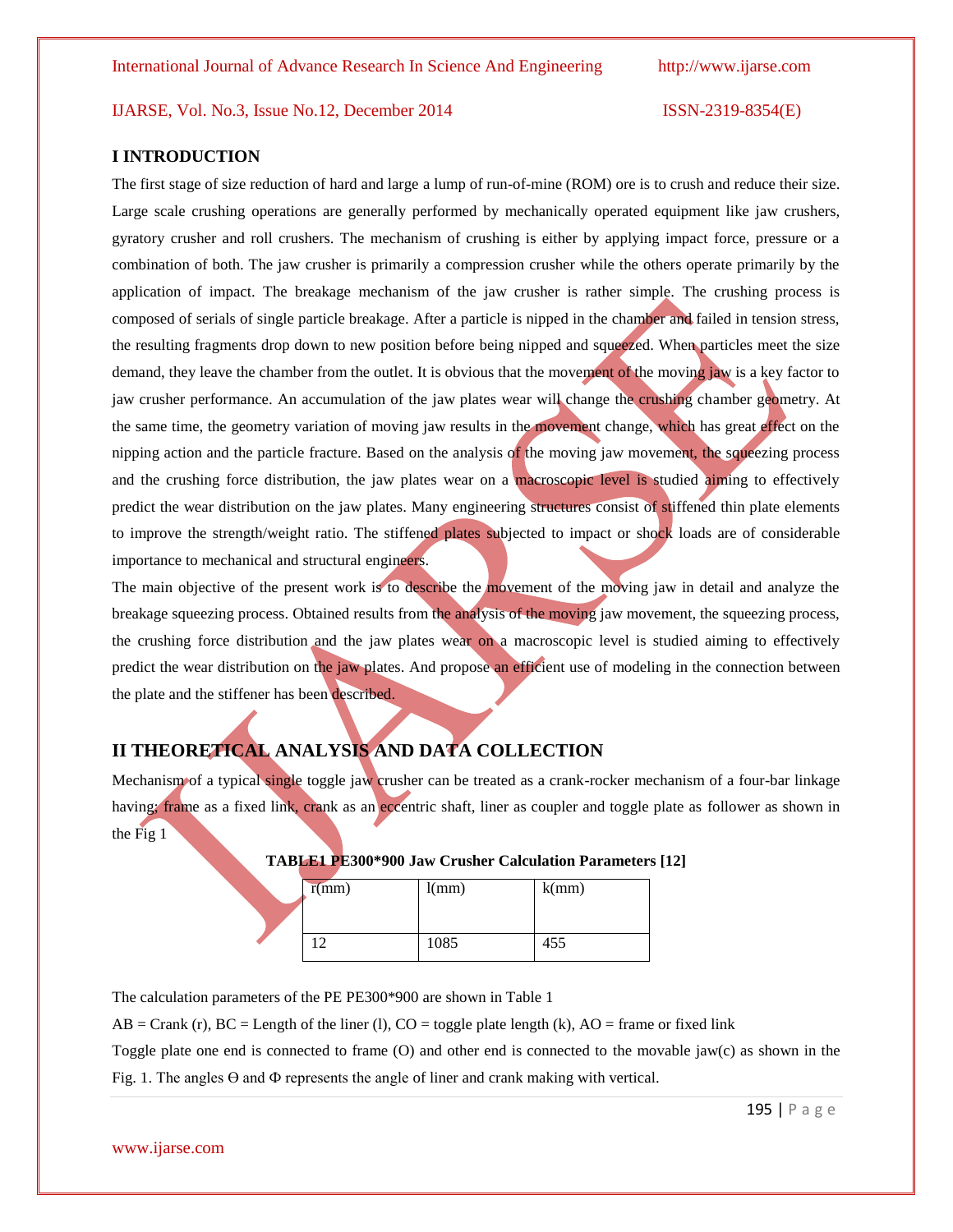Dimensions and operating parameters when considering the jaw crusher of Fig. 1, there are variables of the feed that define the important machine dimensions.

The feed particle sizes of interest are:

1. The size of particle that enters the crusher

2. The size of particle that can be nipped

3. The size of particle that can fall through the chamber at any time

4. The size of particle that can fall through the chamber when the jaws are open as wide as possible.

The dimensions defined by those particle sizes are (Fig 1):

1. The gape - the distance between the jaws at the feed opening

2. The closed side set (CSS) - the minimum opening between the jaws during the crushing cycle (minimum discharge aperture)

3. The open side set (OSS) – the maximum discharge aperture

4. The throw – the stroke of the swing jaw and the difference between OSS and CSS.



**Fig 1 Jaw Crusher sketch [1] III CHOOSING THE POINTS ALONG THE LINER FOR COMPUTING**

A liner of jaw crusher is an interface for analyzing the crushing force, on which the crushing force occurs, in other words, the directly contact and the interaction between the material and the linear occur there. So the interface has great effect on the crushing feature of jaw crusher. The liner is one of the curves in the cross-section of the couple plane, which is also given a definition as one of the coupler curves in a four bar crank-rocker model. Since different positions of liners in the coupler plane have different moving features, the motion of points along the liners in the

### www.ijarse.com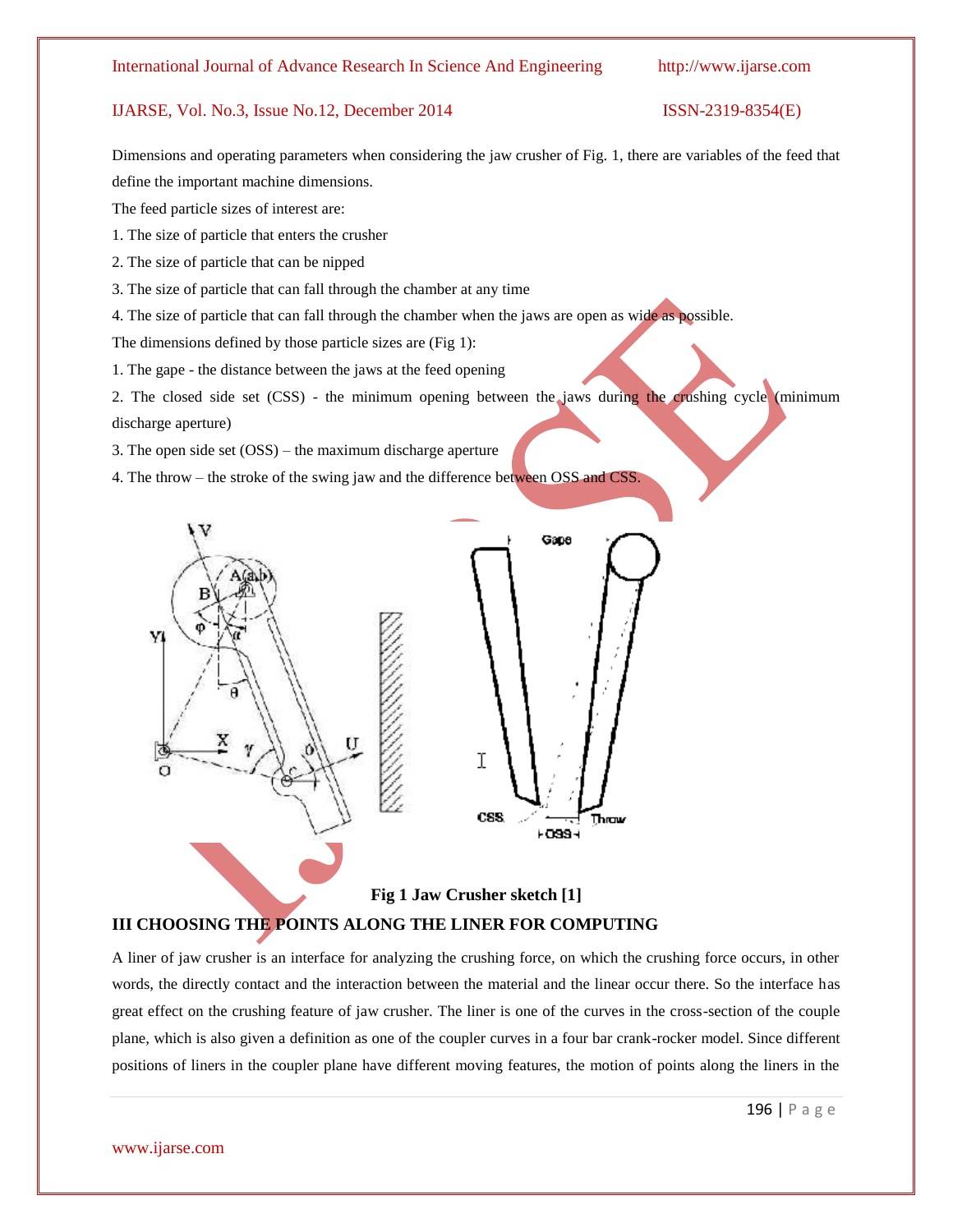computing domain is quite different from that of them in the straight straight-line coupler of the simple four bar crank-rocker model. Therefore, it is necessary to consider motion differences caused by different liner positions and their motion features to select a coupler curve as the swing liner with good crushing character.

Based on the four bar crank-rocker model, the system sketch of jaw crusher for calculating is shown in Fig 2. The global static coordinate is XOY and the dynamic coordinate is UCV. Although a real shape and position of a fixed working liner is usually determined by a suspension point of the jaw crusher, computation of a liner will be done on the one of chosen curves in the liner domain. Thus with different position on the liner, each computing point on it liners will arrive at the limit position at different time. However it is well known that a practical crushing force exerted on fractured material is in the normal direction of the liner. The normal direction of each point in the liner changes in one operation cycle. So a distance between the limit positions in normal direction of those points is quite different from that of the displacement of horizontal motion.

In order to describe the kinematic characteristics of the points in the liner domain, the single toggle jaw crusher PE300\*900 is taken as example to compute and analyze the distributed kinematic characteristic. The calculation parameters of the PE300\*900 are shown in Table1. In order to illustrate the motion of the points in liner domain, it is needed to define the liner domain. One plane along the coupler BC is selected and is divided into 10 equal parts as shown in the Fig 2. So there are 11 points selected to be calculate in the V direction for a certain U and the eccentric shaft is rotating at a speed of 300rpm. The position of the eccentric shaft with respect to global co-ordinates XOY is A (a, b) is located at a=45.3 & b=815.7. With the points for computing and the liner domain chosen as above mentioned, computing results are shown in follows.



**Fig. 2 Points track along the liner [2]**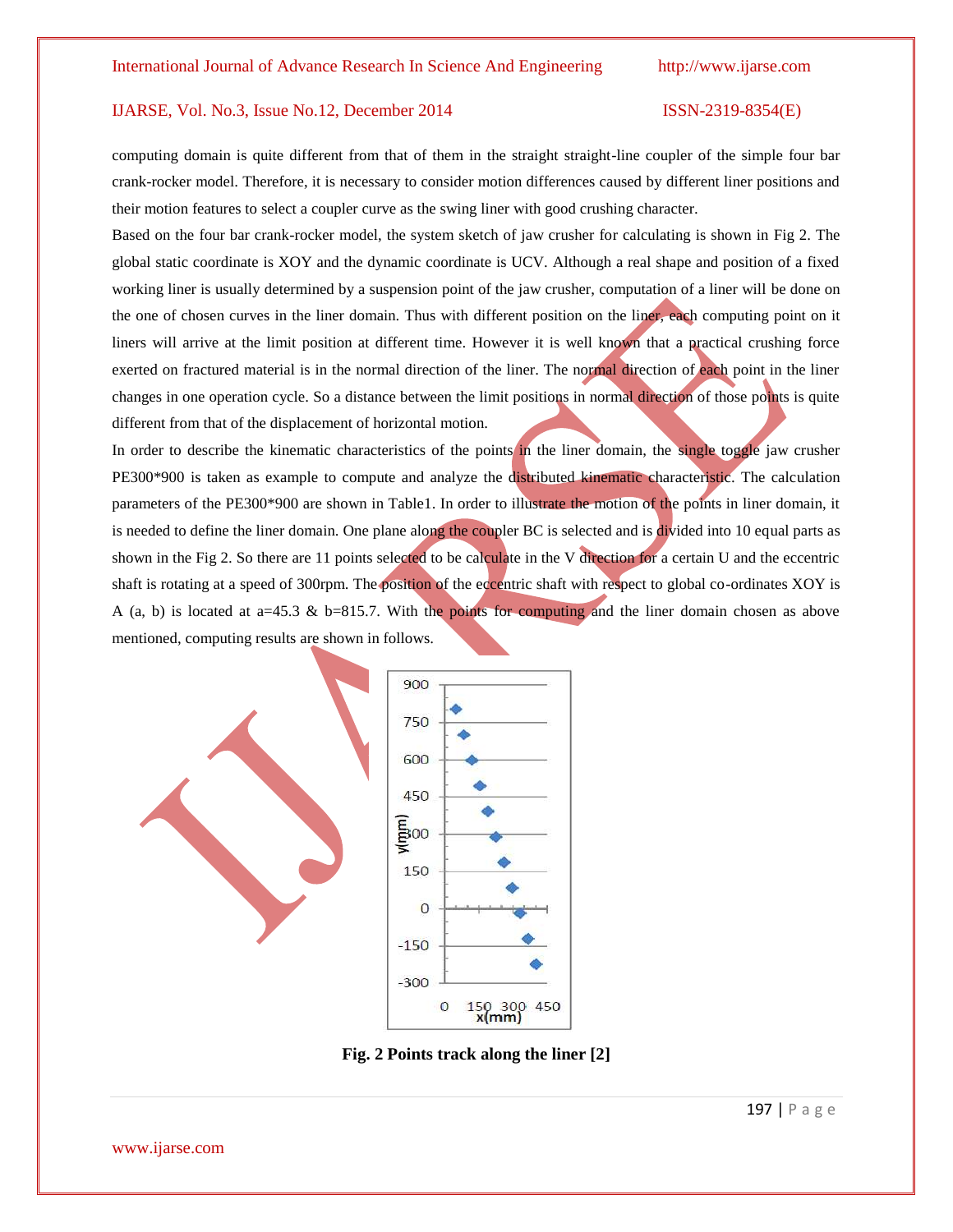The mechanism of the jaw crusher is shown in Fig.3; given the rotation direction of the crank AB is clockwise. Where  $\Phi$  = Crank angle made by vertical

 $\theta$  = Angle between two plates  $\leq 90^{\circ}$ 



**Fig.3 Point consideration in dynamic coordinate [2]**

## **IV SOLID MODELING OF SWING JAW PLATE AND PITMAN USING CATIA**

Engineering components can be of various forms (sizes and shapes) in three-dimensions. A Solid can be thought of as composed of a simple closed connected surface that encloses a finite volume. The closed surface may be conceived as an interweaved arrangement of constituent surface patches, which in turn, can be individually considered as composed of a group of curves. It then behooves to discuss the generic design of curves, surfaces and solids in that order. Even before, it may be essential to understand how three-dimensional objects or geometrical entities are represented on a two-dimensional display screen, and how such entities can be positioned with respect to each other for assembly purposes or construction operations. Engineers have converged to numerous standard ways of perceiving a three-dimensional component by way of engineering drawings depicted on a two-dimensional plane (conventionally blue prints, but for CAD's purpose, a display screen).

The Sketcher workbench is the basic 3D wireframe elements. In addition to the reference features and geometry creation, it is having sketch operations, constraints, and dimensions. The CATIA Part Design workbench is the modeling techniques used to create and edit designs and feature-based solids are explored. It includes sketch-based features, dress up features, and patterns. CATIA Assembly Design workbench describes the methods of building assemblies of the various parts of the system or structure. It also includes the assembly information, operations, tools, catalogs, analysis, parameters, formulas, and interpart links. 3D modeling of swinging jaw plate and swinging lever includes under the part design module and the tools required to model these include pads, pockets, holes, drafts, fillets, chamfers, threads, patterns, and mirror. Once modeling is complete it is needed to be assembled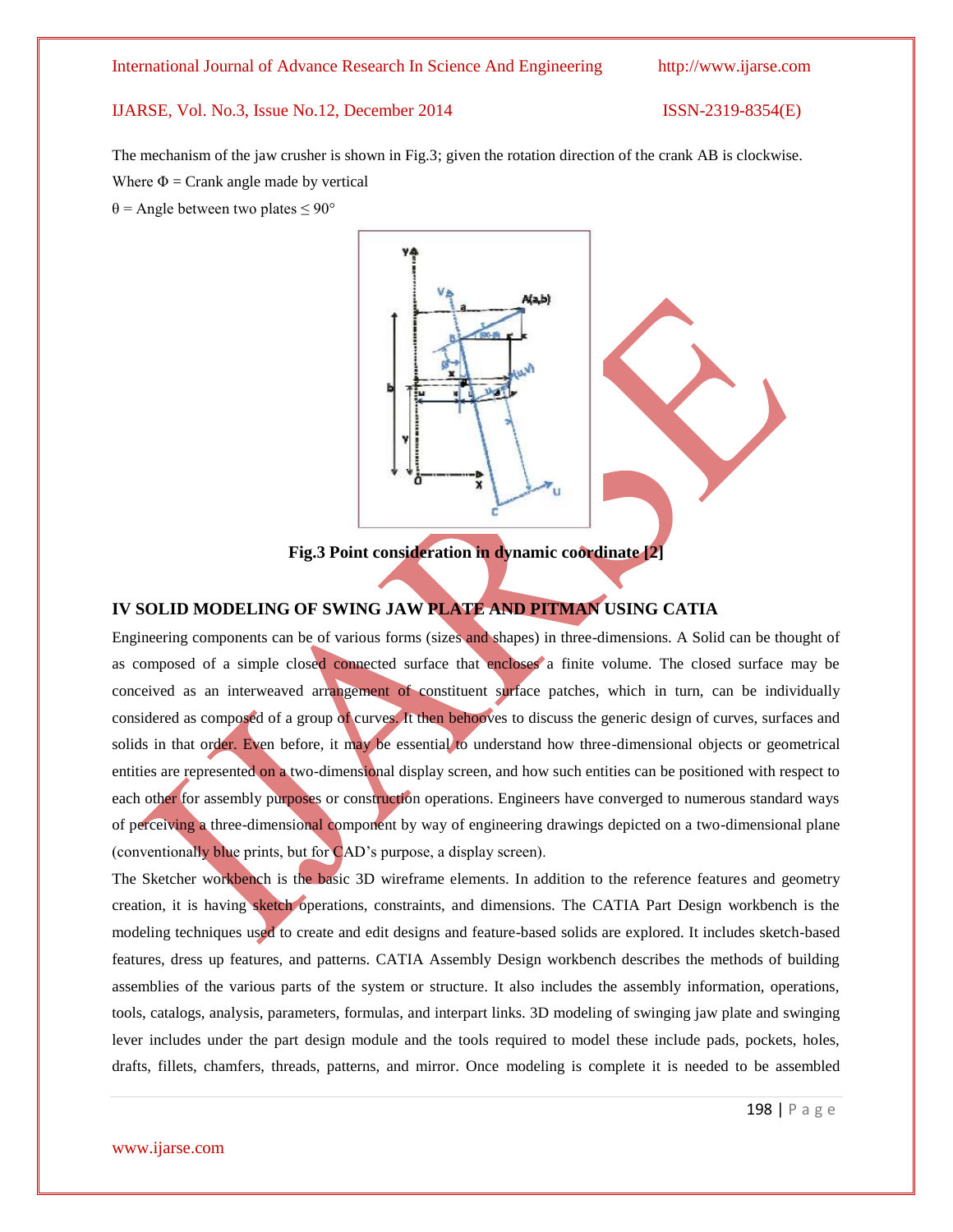pitman with swinging jaw plate with the help of contact constraints and surface constraints. Fig 3 and Fig 4 shows the 3D modeling of swinging jaw plates with no stiffeners, one stiffener, two stiffeners, and three stiffeners,the conventional pitman or swinging lever and the assembled structure of the swinging jaw plate with pitman.

Dimensions of the swinging jaw plate: Dimensions of the stiffener:

I. Thickness  $= 140$ mm. I. Length= width of the jaw plate= 900mm

II. Length  $= 1200$ mm. II. Width of the stiffener  $= 100$ mm

III. Width =  $900$ mm III. Height of the stiffener =  $75$ mm



**Fig 4: Sketching of swinging jaw plate with one, two and three stiffeners**



**Fig 5: Assembly of swinging jaw plate with pitman**

## **V ANALYSIS BY CONSIDERING STIFFENERS TO THE SWINGING JAW PLATE**

Many engineering structures consist of stiffened thin plate and shell elements to improve the strength to weight ratio. This analysis has performed attaching one stiffener, two stiffeners, and three stiffeners to the 140mm thick swinging jaw plate. During this analysis width of the toggle plate is considered as 800mm and toggle is located at 100mm from the bottom face of the pitman. Fig 5 shows the Von Misses stress and deformation of the structure when considering one stiffener, two stiffeners and three stiffeners.



**Fig 6 swinging jaw plate with one stiffener, two stiffeners, three stiffeners**

www.ijarse.com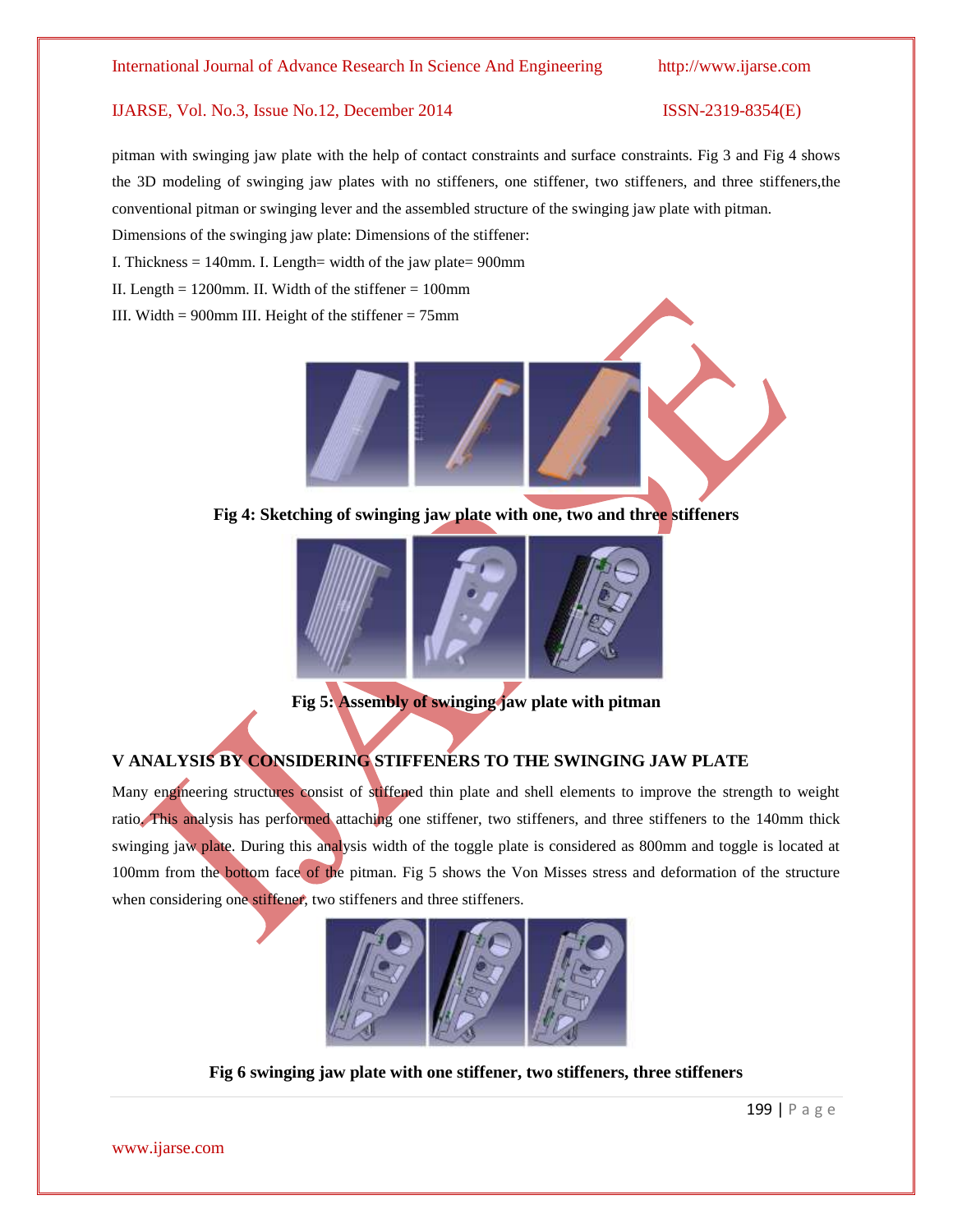| Number of    | <b>VonMisses stress</b> | Displacement (deformation) |  |
|--------------|-------------------------|----------------------------|--|
| stiffeners   | (N/mm <sup>2</sup> )    | (mm)                       |  |
|              |                         |                            |  |
|              | 158                     | 0.836                      |  |
| ⌒            | 68.3                    | 0.145                      |  |
| $\mathbf{R}$ | 53.9                    | 0.0883                     |  |

## **TABLE 2 Von Misses stress and displacements with stiffeners**

## **VI RESULTS AND DISCUSSION**

### **6.1 Wear Analysis**

Jaw plates wear is determined by the close process. Two key factors in this process affecting the jaw plates wear are squeezing and sliding. At present, the high manganese steel is widely used as the jaw plate material, which has the outstanding work hardening character. By scanning the worn jaw plates, it is found that the sliding is the main factor to the jaw plates wear and the sufficient squeezing can even relieve the jaw plate wear.

Now, some of the phenomenon in practice can be explained. Since the sliding is small at the inlet part of the chamber and the squeezing plays the main role, the wear in this zone is small. With the horizontal stroke decreasing and the vertical distance increasing, the wear becomes more and more serious. Because fewer particles are crushed in the edge parts, the wear of the middle part in the same crushing zone is much serious comparing with the edge parts.

For the same jaw crusher, the slide between the particle and the fixed jaw plate is more than that between the particle and the moving jaw plate, so the wear of the fixed jaw plate is more serious relative to the moving jaw plate wear.

## **6.2 Optimization of Width and Location of Toggle Plate**

While the material is nipping in the crushing chamber toggle supports the swinging lever at bottom end it means toggle plate is more affected during the crushing. So it is necessary to optimize the toggle plate dimensions and location of the toggle plate along the pitman.

By performing finite element analysis on the assembled system of swinging jaw plate and pitman for a typical PE 300\*900 series type jaw crusher, it is found that the optimal value of the toggle width is 800mm at which the Von Misses stresses are approaching to asymptotic value at 98.6 N/mm<sup>2</sup> and the deformation is 0.164mm.

For a conventional PE 300\*900 series type jaw crusher, toggle plate is located approximately at 300mm from the bottom of the pitman. But analysis gives the optimal value of toggle plate location is 100mm above form the bottom of the pitman and the Von Misses and deformation obtained are  $54N/mm^2$  and  $0.0765 mm$ .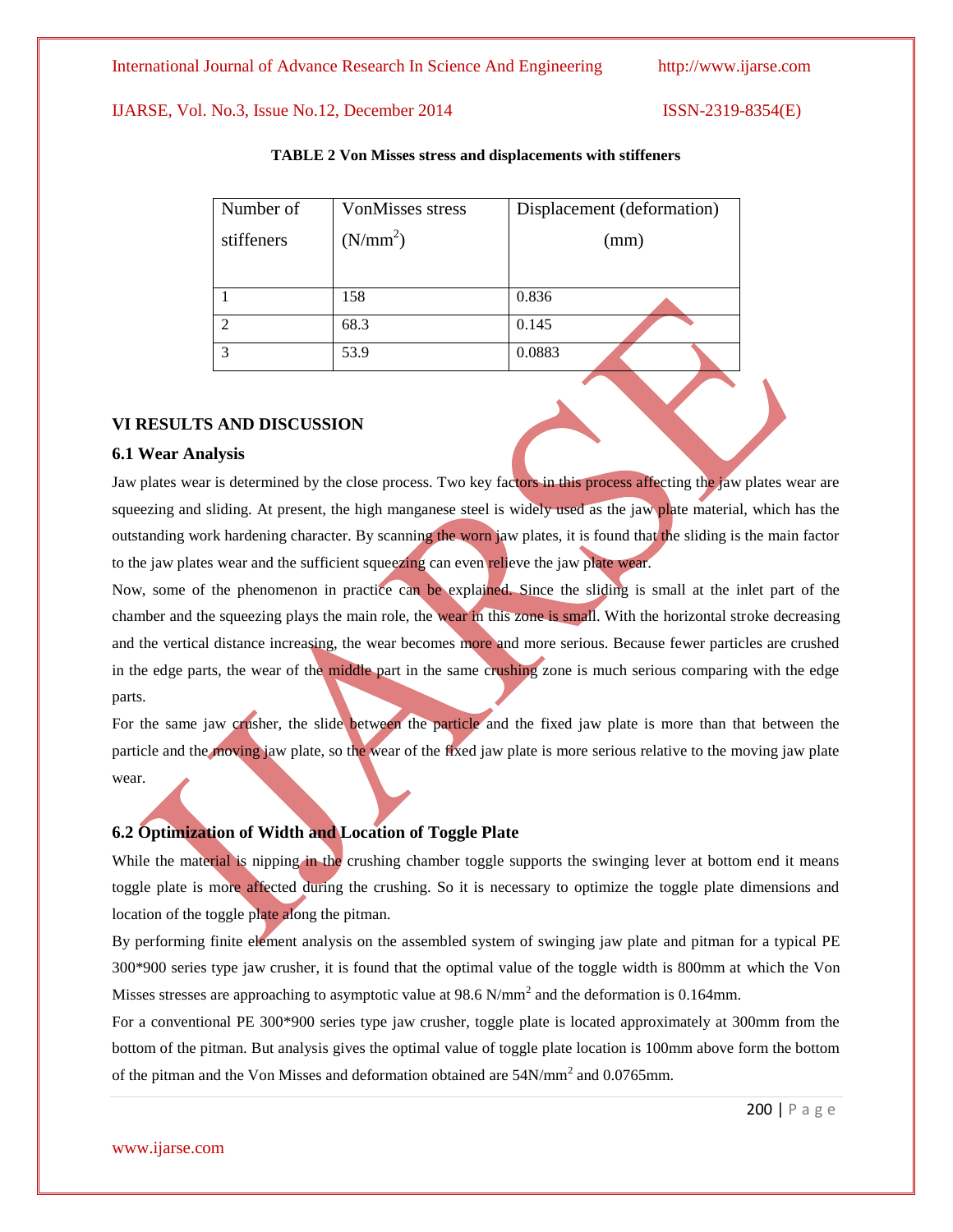## **6.3 Optimization of Mass of the Swinging Jaw Plate**

Using stiffeners, strength to weight ratio of the jaw plate can be increased. Analysis has been performed on the assembled structure when swinging jaw plate is having without stiffener, one stiffener, two stiffeners and three stiffeners. Fig 7 to Fig 9 represents the mass of the stiffened jaw plates. The Von Misses and deformation are tabulated in the Table 3



Table 3 shows that the Von Misses stresses and deformation of the swinging jaw plate without stiffeners are approximated to the jaw plate having three stiffeners. Therefore mass reduction of the jaw plate during the usage of stiffeners is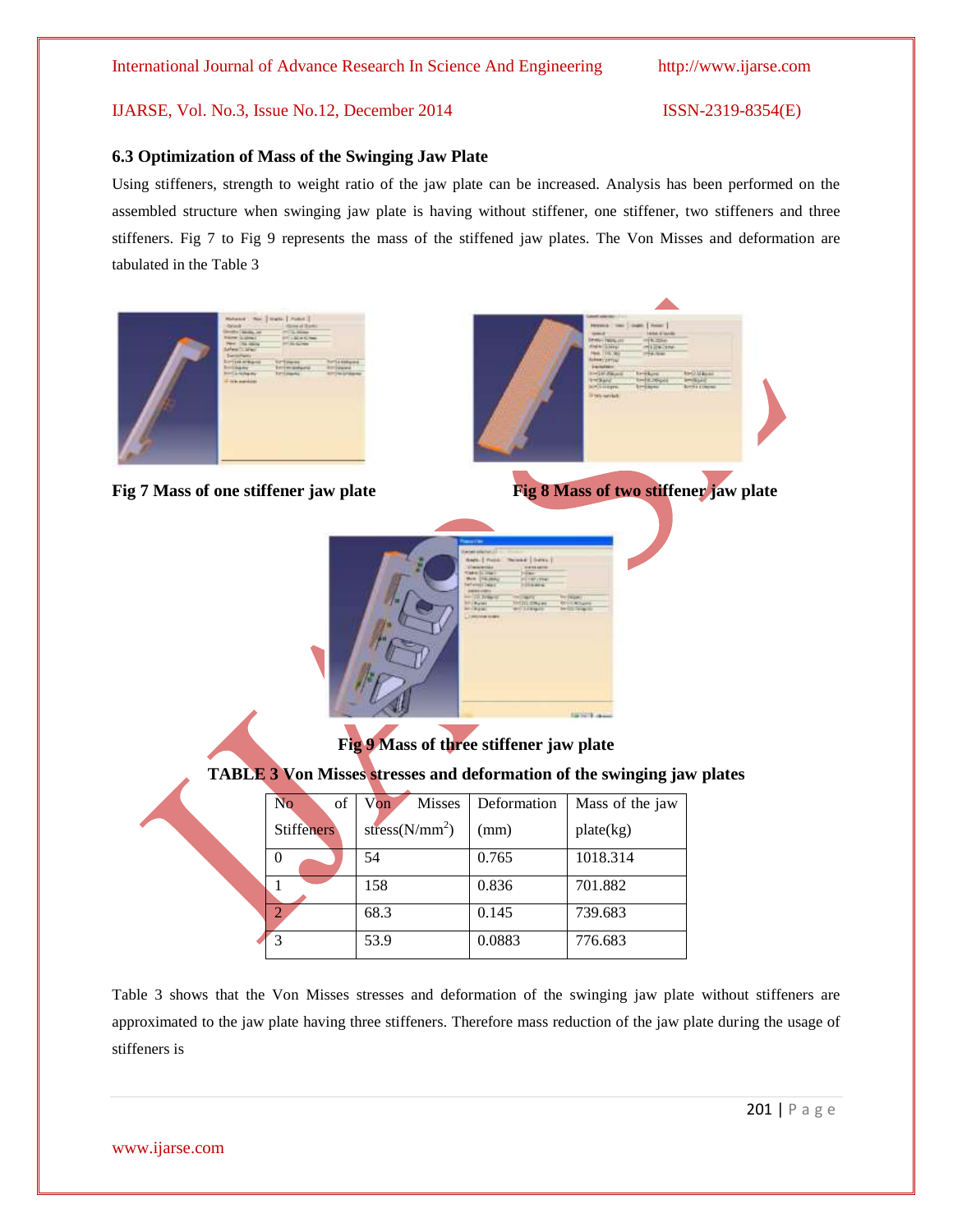% of mass reduced = (mass of jaw plate without stiffeners- mass of jaw plate with three stiffeners) \*100**/** mass of jaw plate without stiffeners

> $= (1018.314776.683)*100/1018.314$  $= 23.73%$

## **VII CONCLUSION**

- 1. Results obtained from the movement analyses of the moving jaw and the crushing force distribution analysis, the jaw plates wear is analyzed. The relationship between the slide and the wear is reasonable and some results of the wear analysis are validated in practice. Predicting the jaw plates wear on a macroscopic level will be helpful to the jaw crusher design for better performance.
- 2. Finite element analysis of swing jaw plates is carried out, using four nodded tetrahedral element to predict the optimized width and the location of the toggle plate, when it is subjected to point loading under simply supported boundary conditions.
- 3. The stiffened plate models which leads to reductions in plate weight and indicates that design of new energy-efficient systems of the crushed material.
- 4. In case stiffened jaw plates as the number of stiffener increases the strength/weight ratio of the jaw plate increases making it stronger than that of without stiffener.
- 5. The stiffened plate models which leads to 25% saving in energy, of course this 25% is an estimate for a typical 300\*900 series jaw crusher.

### **REFERENCES**

- [1] Pollitz H C, "Crusher Jaw Plates" *United States Patent, Patent Number 3,140,057, Issued on July, 1982*
- [2] Bharule Ajay Suresh, "M.Tech Thesis Computer Aided Design and Analysis of Swing Jaw Plate of Jaw Crusher", NIT Rourkela, June 2009.
- [3] Cao Jinxi, Qin Zhiyu, Wang Guopeng, "Investigation on Kinetic Features of Multi- Liners in Coupler Plane of Single Toggle Jaw Crusher*", Journal of Taiyuan Heavy Machinery Institute, July200.Pages 210-219.*
- [4] Lytwynyshyn G. R., "MS Thesis-Jaw Crusher Design"*, Northwestern University, Evanston, August1990.*
- [5] Cao Jinxi, RongXingfu, Yang Shichun, "Jaw Plate Kinematical Analysis For Single Toggle Jaw crusher Design", *Journal of Taiyuan Heavy Machinery Institute, 2006.Pages 62-66*
- [6] Tickoo Sham "Catia for Engineers and Designers V5R20", *DreamTech Press, Germany, 2000*
- [7] Dowding Charles H, Molling R, Ruhl C," Application of point load-deformation relationships and design of jaw crusher plates", International Journal of Rock Mechanics and Mining Sciences & Geomechanics, Volume 20, Issue 2, April 1983,Pages 277-286.